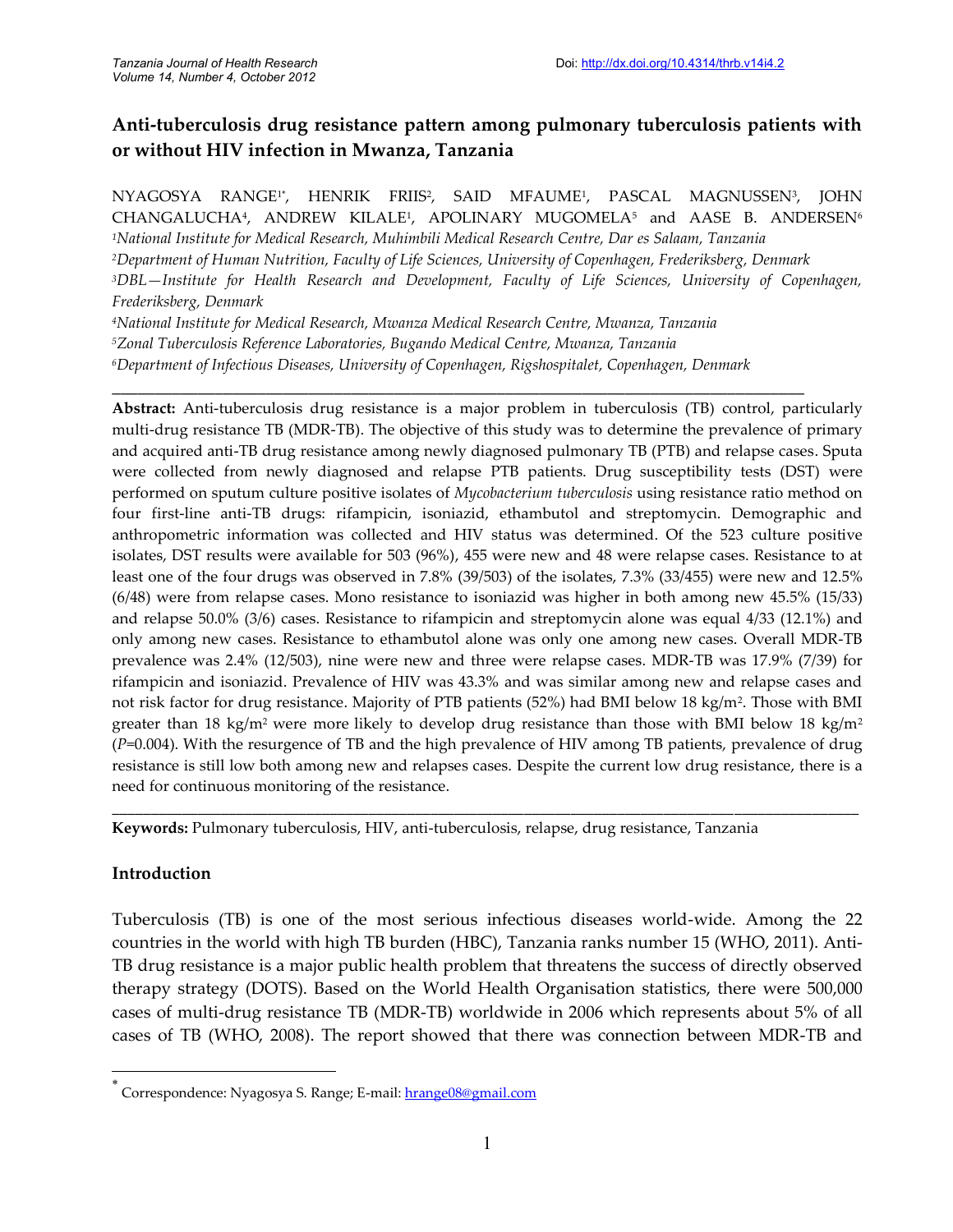HIV. The connection was attributed to poor infection control measures rather than "host" factors. In Tanzania, according to the national anti-TB drug resistance surveillance done in 2007, the prevalence of MDR-TB was 1.1% and 3.9% among new and re-treatment cases, respectively (Chonde *et al*., 2010). This level of drug resistance in Tanzania is said to be among the lowest in the African countries with an estimated level of drug resistance.

Emergence of drug resistance in *M. Tuberculosis* has been associated with a variety of management factors such as (i) health provider and patient-related factors, including deficient TB control programmes resulting in inadequate administration of effective treatment; (ii) poor case holding, inadequate or irregular drug supply; (iii) poor patient adherence or non-adherence of patients to the prescribed drug therapy; (iv) the epidemic of HIV infection; (v) interruption of chemotherapy due to side effects; and (vi) use of anti-TB drugs for indications other than TB (Mahmoudi & Iseman, 1993; Paramasvan & Venkataraman, 2004). Essentially drug resistance arises in areas with poor TB control programmes and is said to be a man-made problem.

Despite the long existence of standard anti-TB regimen, low success rates continue to hamper TB control strategy, this result in increased anti-TB drug resistance, including MDR-TB and of recent extensively drug resistance TB (XDR-TB). The XDR-TB is an extremely serious, emerging threat to public health and TB control (Masjedi *et al.,* 2008; WHO, 2011). Epidemiological studies to assess local resistance rates and the detection of MDR-TB are therefore crucial to optimize empirical drug therapy and to prevent the dissemination of resistant strains in the community. This study was therefore conducted to determine primary and acquired anti-TB drug resistance levels among newly diagnosed pulmonary TB (PTB) patients and relapse cases in Mwanza, Tanzania.

#### **Materials and Methods**

#### *Study population and design*

Newly diagnosed PTB and relapses patients, aged 15 years or above who were residents of Mwanza City or Magu district in Mwanza region of north-western Tanzania were consecutively recruited from five health facilities between August 2001 and July 2002. Recruitment centres were Sekou Toure Regional Hospital, Bugando Medical Centre, Butimba and Buzuruga Health Centres and Magu District Hospital.

The original study was a randomized, placebo-controlled trial, to assess the effects of daily supplementation with a multi-micronutrient and a zinc tablet throughout the eight months of short course TB treatment (Range *et al*., 2005). The current study is a prospective cross sectional study to determine the level of initial (primary) drug resistance among newly diagnosed PTB patients and acquired (secondary) drug resistance among relapse (previously treated) cases using original data.

#### *Methods*

Suspects of TB were confirmed through clinical examination, smear microscopy, culture and or chest x-ray. All identified patients were requested to submit early morning sputum specimen in a universal bottle for subsequent smear microscopy and culture at the Zonal TB Reference Laboratory (ZTRL) at Bugando Medical Centre (BMC). Sputum samples for culture were collected before initiation of TB treatment at the recruitment centres. Smear microscopy at the recruitment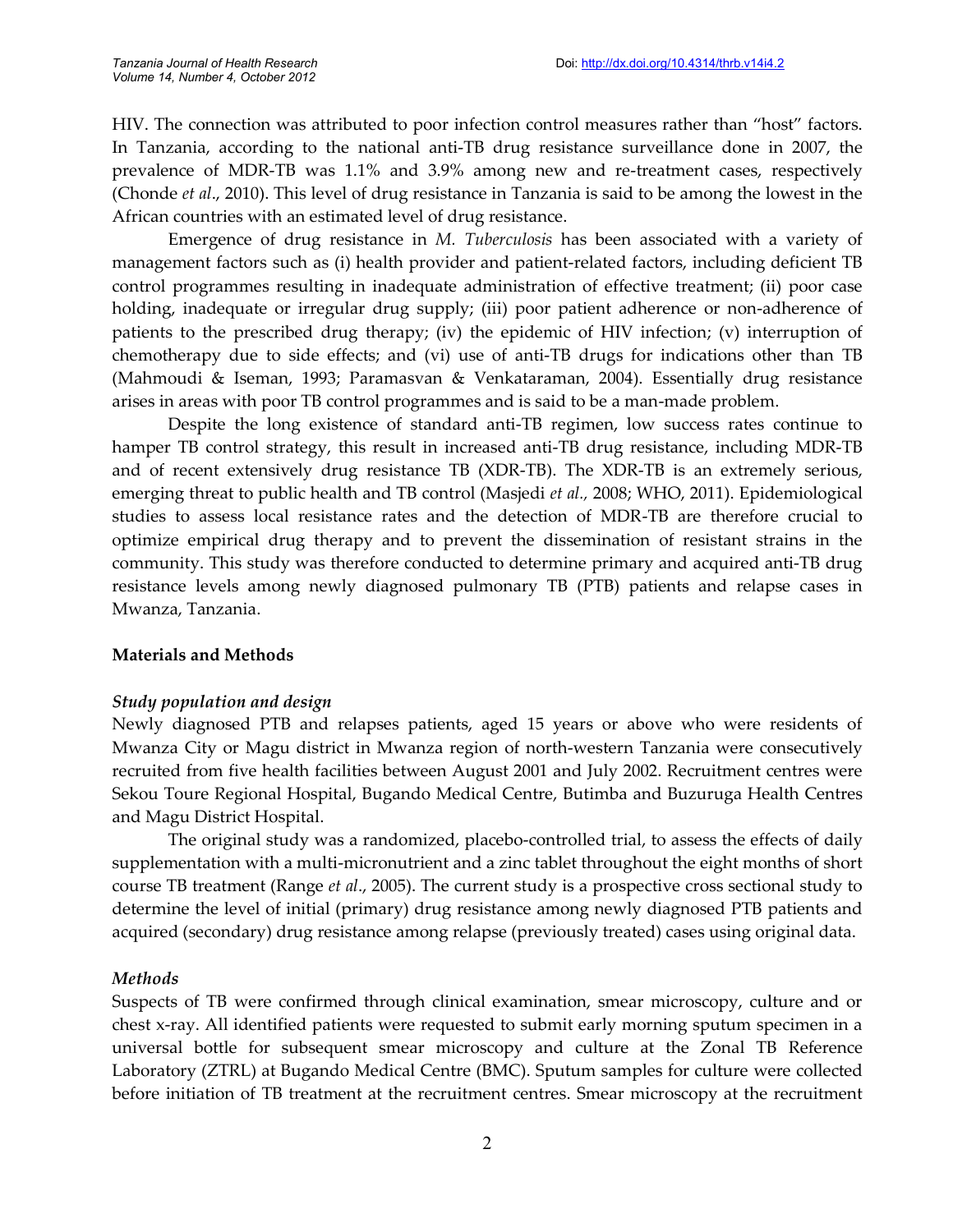centres was done using Ziehl-Neelsen staining technique (Bwire *et al.,* 1999) while at the ZTRL; Auramine O staining technique was used. Culture was done on Lowenstein Jensen (LJ) solid media (Githui *et al.,* 1993). Cultured samples were incubated at 37°C for up to eight weeks for primary isolation of *M. tuberculosis.* The positive culture isolates were sent to the Central TB Reference Laboratory (CTRL) in Dar es Salaam, for anti-TB drug susceptibility test (DST).

Prior to starting treatment, demographic and medical history data and anthropometric (height, weight, triceps skin fold thickness and upper arm circumference) measurements were taken from all patients. A 10-ml venous blood sample was collected from each patient and used to check for HIV status. The HIV status was determined using two rapid tests, Determine HIV 1/2 (Inverness Medical Innovations Inc., Delaware, USA) and Capillus HIV-1/HIV-2 (Trinity Biotech Plc., Wicklow, Ireland). If the tests were equivocal, HIV diagnosis was based on ELISA. Questionnaires were administered to elicit information on age, marital status and occupation (Range *et al.* 2007).

Drug sensitivity testing was performed at the CTRL. Testing was done to four of the firstline anti-TB drugs namely, rifampicin (R), isoniazid (H), ethambutol (E) and streptomycin (S) using resistance ratio method. Fresh isolates (not exceeding 14 days after growth) with enough growth (50 colonies or more) were processed for DST immediately. Those cultures with few colonies or exceeded 14 days after first growth were sub-cultured onto fresh media. Colonies were scooped (about 1mg) using Niclechrome wire loop. Colonies were emulsified into sterile distilled water into 5-ml bijou bottle containing 6 glass beads (3mm diameter). Thereafter the samples were homogenized by agitating using electrical shaker for 1 minute. A mixture was diluted 10x and 100x by adding 0.8ml into 0.2ml of a sample (tube 1), then transferred 0.5 of the 10x into 4.5ml distilled water (tube 2). The dilutions were inoculated in two slopes of drug free media and drugs containing media. The drug free slopes were used as control for testing viability of the test organisms and drugs containing media were used to detect susceptibility of the test organisms. After inoculation, samples were incubated at 37°C for up to four weeks. H37RV strain was used as control organism.

The resistance ratio method is derived from dividing minimum inhibitory concentration (MIC) of the test strain over that of control strain, H37RV; i. e. RR = MIC test/ MIC of control. For isoniazid = MIC of 0.2 ng/Ml or more was regarded as resistant, for rifampicin, streptomycin and ethambutol; RR of 2 or less = sensitive; RR of  $4$  = resistance; RR of  $8$  = highly resistance.

#### *Data analysis*

Data was entered in SPSS version 11.5 SPSS for Windows and was analyzed using STATA version 8.0 (StataCorp. Texas USA). Level of statistical significance was set at 5%.

#### *Definitions*

A new case is defined as a patient who has never had treatment for TB before or has been on treatment for not more than four weeks. Relapse case is defined as a patient declared cured or treatment completed but who reports back to the health facility and is found to be acid-fast bacilli (AFB) positive. A resistant case is defined as any individual who was resistant to any one of the drug tested either as single drug or in a combination of two or more drugs. Primary drug resistance is the presence of resistant strains of *M. TB* in a newly diagnosed patient who has never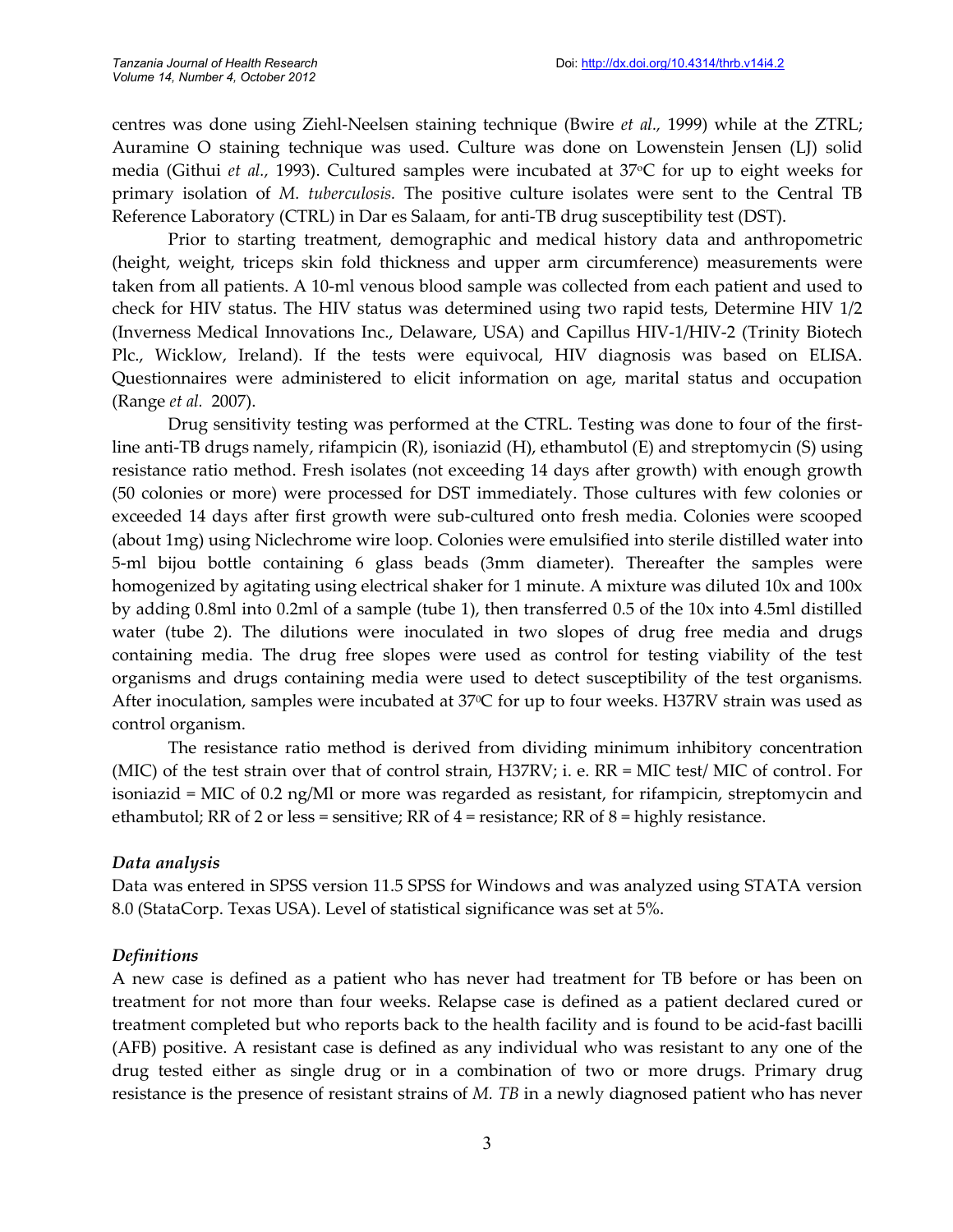received TB drugs or has received them for less than one month of treatment. Acquired or secondary drug resistance is the resistance found in a patient who has previously received at least one month of TB therapy. Multi-drug resistant TB (MDR-TB) is defined as disease due to *M*. *TB* that is resistance to at least two first-line drugs; rifampicin and isoniazid (WHO, 2011).

#### *Ethical consideration*

This study received ethical approval from the Medical Research Coordinating Committee of the National Institute for Medical Research in Tanzania and the Danish National Committee on Biomedical Research Ethics. Patients were given information about the study and offered inclusion after informed consent. All confirmed PTB patients at the recruitment centres were started on TB treatment based on the National TB treatment guidelines.

## **Results**

A total of 523 PTB patients had smear and culture results done. Forty PTB patients had initial smear negative results but were culture positive. Of these, 70% (28/40) were HIV positive. Out of the 523 culture positive results, 20 isolates were contaminated and hence sensitivity result was available for 503 isolates. Of these, 455 (90.5%) were new PTB patients and 48 (9.5%) were relapse cases. Mean (SD) age was 35.6 years (11.9) ranging from 15–85 years. More than half of the PTB patients (52%) 260/503) had body mass index (BMI) below 18 kg/m<sup>2.</sup> The overall HIV prevalence was 43.3% (Table 1).

The proportion of patients who were sensitive or resistant to one or more drugs did not differ by sex, age group, HIV status, intensity of sputum smear or culture and health facility (*P*>0.05). However, those with body mass index (BMI) greater than 18 kg/m<sup>2</sup> were more likely to have resistant strains compared to those with BMI less than 18 kg/M<sup>2</sup> (64.1 *vs* 35.9, *P*=0.04) (Table 1). Of the 503 whose susceptibility result was available, 464 (92.2%) were sensitive to all four firstline anti-tuberculosis drugs and only 39 (7.8%) were resistant to either one or more of the drugs tested (Table 2).

The primary or initial TB drug resistance was 84.6% (33/39). Of the 33 primary resistance strains, 28 (84.85%) were from new smear positive and 5 (15.15%) were from new smear negative PTB patients. Nine had MDR-TB, the remaining had mono resistance. The most common mono resistant was with isoniazid 15/33 (45.5%) (Table 2)**.** The acquired or secondary drug resistance was 16/39 (15.38%). Of these, three had MDR-TB and other three were mono-resistant to isoniazid.

Resistance to all four drugs, rifampicin, isoniazid, ethambutol and streptomycin (RHES) was observed in 3 out of 503 (0.6%) of the isolates. Resistance to RHS was 2 (0.4%) and to RH was 7 (1.4%) of all tested isolates. Overall MDR-TB was observed in 12/503 (2.4%). Of these 12 MDR-TB isolates, nine were new and three were relapse cases. Resistance to all four drugs was less than one 0.6% (3/503) among all tested isolates. Resistance to a single drug was higher for isoniazid (H) 18/503 (3.6%) of all tested isolates and 18/39 (46.2%) of all the resistant strains. Of these 18 resistance isolates to H, 15 were from new and 3 were from relapse cases. Resistance to other three single drugs (streptomycin, ethambutol and rifampicin) was less than 1% (Table 2).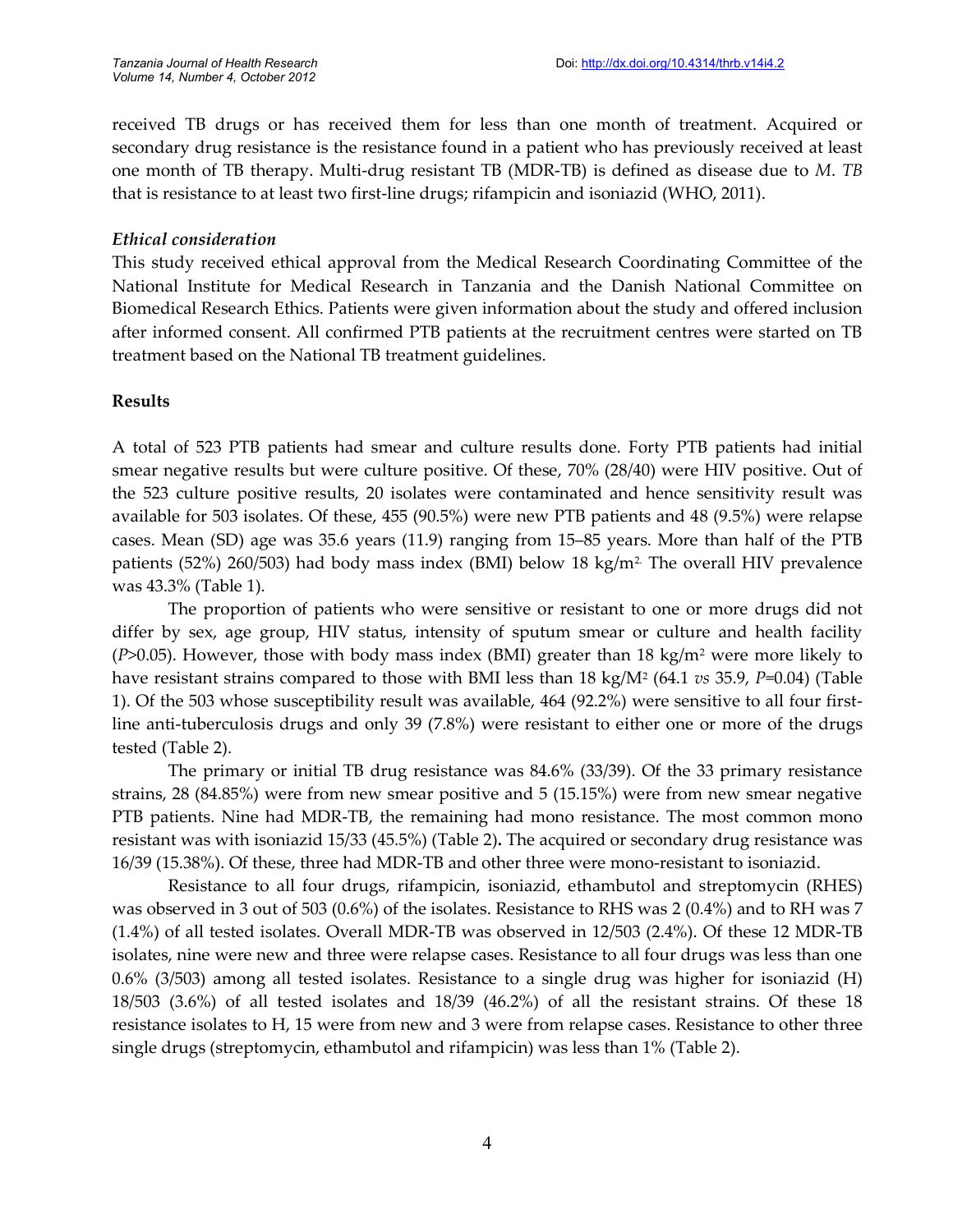| Variables         | Response                   | Number | Sensitive,    | Resistance,  | P-value |
|-------------------|----------------------------|--------|---------------|--------------|---------|
|                   |                            |        | $N = 464$ (%) | $N = 39 (%)$ |         |
| Sex               | Female                     | 201    | 189 (40.73)   | 12 (30.77)   | 0.22    |
|                   | Male                       | 302    | 275 (59.27)   | 27 (69.23)   |         |
| Age groups (yrs)  | $15 - 24$                  | 76     | 68 (14.62)    | (20.51)<br>8 | 0.62    |
|                   | $25 - 34$                  | 189    | 175 (37.63)   | 4(35.90)     |         |
|                   | $35 - 44$                  | 129    | 118 (25.38)   | 11(28.21)    |         |
|                   | 45 - 54                    | 68     | 64 (13.76)    | 5(12.82)     |         |
|                   | $55+$                      | 41     | 40(8.60)      | 1(2.56)      |         |
| <b>HIV</b> status | $HIV+$                     | 218    | 203 (43.34)   | 15 (38.46)   | 0.51    |
|                   | HIV-                       | 285    | 261 (56.66)   | 24 (61.54)   |         |
| Health facility   | Sekou Toure                | 245    | 224 (48.28)   | 21 (53.85)   | 0.77    |
|                   | Bugando                    | 87     | 80 (17.24)    | 7(17.95)     |         |
|                   | Magu                       | 91     | 87 (18.75)    | 4(10.26)     |         |
|                   | Buzuruga                   | 45     | 41 (8.84)     | 4(10.26)     |         |
|                   | Butimba                    | 35     | 32(6.90)      | 3(7.69)      |         |
| Smear intensity   | Negative                   | 40     | 36 (7.76)     | 4(10.26)     | 0.67    |
|                   | 1-9 AFB                    | 48     | 45 (9.70)     | 3(7.69)      |         |
|                   | $1+$                       | 79     | 70 (15.09)    | 9(23.08)     |         |
|                   | $2+$                       | 97     | 90 (19.4)     | 7(17.95)     |         |
|                   | $3+$                       | 239    | 223 (48.06)   | 16 (41.03)   |         |
| Culture intensity | Low $(1-19$ colonies)      | 117    | 108 (23.28)   | 9(23.08)     | 0.45    |
|                   | Moderate (20-100 colonies) | 70     | 62 (13.36)    | 8(20.51)     |         |
|                   | Heavy (Confluent growth)   | 316    | 294 (63.36)   | 22 (56.41)   |         |
| Body mass index   | < 18                       | 260    | 246 (53.02)   | 14 (35.90)   | 0.04    |
|                   | >18                        | 243    | 218 (46.98)   | 25(64.10)    |         |
| Total             |                            |        | 464 (92.26)   | 39 (7.74)    |         |

| Table 1: Distribution of drug sensitivity pattern by sex, age group, HIV status, Health facility, smear and |  |  |
|-------------------------------------------------------------------------------------------------------------|--|--|
| culture intensity and body mass index                                                                       |  |  |

AFB = Acid –fast bacilli

Of those 464 isolates which were sensitive to all four drugs tested, 422 (90.95%) were from new cases and 42 (9.1%) were from relapses. Of the 39 isolates which were resistance to any anti-TB drugs, 28 (71.8%) were from new smear positive, 5 (12.8%) were from new smear negative and 6 (15.4%) were from previously treated cases (relapses) (Table 3). Among the previously treated cases, 42/48 (87.5%) were sensitive to all four anti-TB drugs and only 6/48 (12.5%) were resistant.

| Table 2: Level of drug sensitivity pattern among 503 TB patients by type of drugs and form of TB |  |  |  |  |  |  |
|--------------------------------------------------------------------------------------------------|--|--|--|--|--|--|
|--------------------------------------------------------------------------------------------------|--|--|--|--|--|--|

| $\boldsymbol{\omega}$<br>Drug sensitivity | . .<br>All cases combined |      | ノエ<br>New cases | $\boldsymbol{\omega}$ | Relapse cases |       |
|-------------------------------------------|---------------------------|------|-----------------|-----------------------|---------------|-------|
|                                           | No.                       | $\%$ | <b>New</b>      | $\%$                  | Relapse       | $\%$  |
| Sensitive to all 4 drugs (RHES)           | 464                       | 92.2 |                 |                       |               |       |
| Resistance to all 4 drugs (RHES)          | 3                         | 0.6  | 3               | 9.1                   |               | 0     |
| Resistance to RHS                         |                           | 0.4  |                 | 3.0                   |               | 16.7  |
| Resistance to HR                          |                           | 1.4  | 5               | 15.2                  |               | 33.3  |
| Resistance to H                           | 18                        | 3.6  | 15              | 45.5                  | 3             | 50.0  |
| Resistance to E                           |                           | 0.2  |                 | 3.0                   |               | 0     |
| Resistance to R                           | 4                         | 0.8  | 4               | 12.1                  |               | 0     |
| Resistance to S                           | 4                         | 0.8  | 4               | 12.1                  | 0             | 0     |
| Total                                     | 503                       | 100% | 33              | 100                   |               | 100.0 |

R= Rifampicin; H = Isoniazid; E = Ethambutol; S = Streptomycin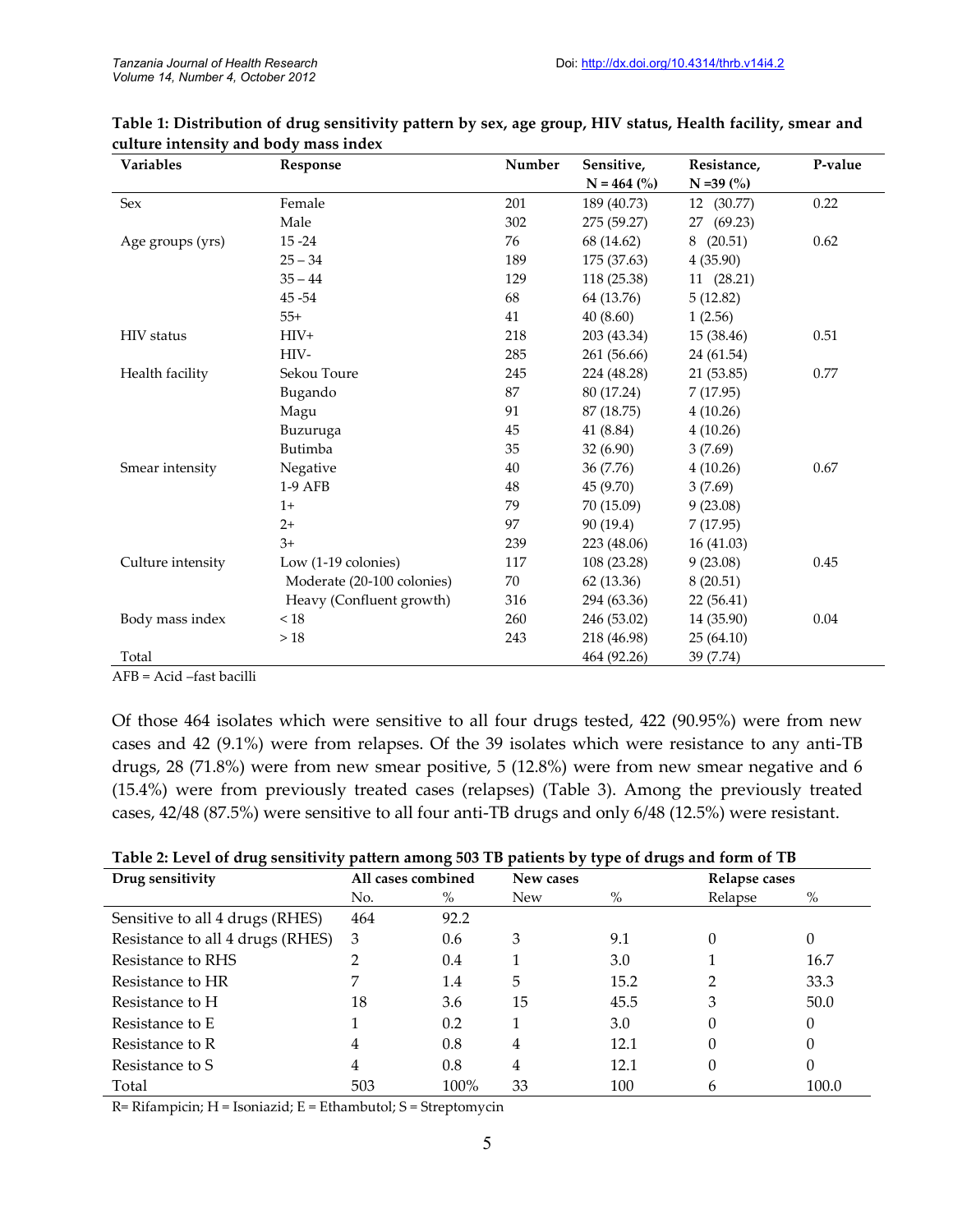| TB case      | Total No $\left(\%\right)$ . | Sensitive, $N$ $\left(\% \right)$ | Resistance, $N$ $\left(\% \right)$ |
|--------------|------------------------------|-----------------------------------|------------------------------------|
| New cases    |                              |                                   |                                    |
| $PTB+$       | 423 (84.1)                   | 395(85.1)                         | 28 (71.8)                          |
| PTB-         | 32(6.4)                      | 27(5.8)                           | 5(12.8)                            |
| Relapse      | 48 (9.5)                     | 42 $(9.1)$                        | 6(15.4)                            |
| <b>Total</b> | 503                          | 464 (92.2)                        | (7.8)<br>39                        |

**Table 3: Sensitivity pattern by form of TB among 503 PTB patients**

PTB+ = Pulmonary sputum smear/culture positive TB; PTB- = Pulmonary sputum smear/culture negative TB

Of the 503 tested isolates, among the 40 sputum smear negative but culture positive; 30, 8 and 2 were low, moderate and heavy culture intensity respectively (Table 4). Most of the heavy sputum smear intensities were also heavy culture intensity. Majority (70%) of those with smear negative but culture positive were HIV positive (data not shown).

| Smear and culture intensities | No. | ັ<br>$HIV+ N$ (%) | HIV- N $(%)$ | P-value  |
|-------------------------------|-----|-------------------|--------------|----------|
| Smear intensity               |     |                   |              | < 0.0001 |
| Negative                      | 40  | 28(70.0)          | 12(30.0)     |          |
| $1-9$                         | 48  | 27(56.3)          | 21 (43.8)    |          |
| $1+$                          | 79  | 39 (49.4)         | 40(50.6)     |          |
| $2+$                          | 97  | 42 (43.3)         | 55 (56.7)    |          |
| $3+$                          | 239 | 82 (34.3)         | 157 (65.7)   |          |
| Culture intensity             |     |                   |              | < 0.0001 |
| Low $(1-19$ colonies)         | 117 | 71 (60.7)         | 46(39.3)     |          |
| Moderate (20-100 colonies)    | 70  | 27 (38.9)         | 43(61.4)     |          |
| Heavy (Confluent growth)      | 316 | 120 (38.0)        | 196 (62.0)   |          |

**Table 4: Intensity of smear and culture by HIV status among 503 PTB+ patients**

PTB+ = Pulmonary sputum smear/culture positive TB

#### **Discussion**

Overall, our results show that the prevalence of drug resistance in the studied population is low both among new and re-treatment (relapse) cases. This implies that the Tanzanian TB and leprosy control programme is performing well in terms of patient management and also that patients adhere or comply well and most likely complete their TB treatment. None of the three isolates resistant to all four tested drugs was from relapse cases. Among the seven MDR isolates, two were relapse cases. Of the 39 cases which were resistant to any one drug or more, only 15% were from relapse cases. Although some studies have reported previous treatment to be one of the risk factors for drug resistance or poor treatment outcome (James *et al*., 2009); this was not the case in our study since majority of the relapse cases were not harbouring resistant strains. Interestingly, in terms of level of drug resistance, our findings though were confined to a certain geographical area, did not differ from the findings of national anti-TB drug surveillance done in the whole country in 2007 (Chonde *et al.,* 2010).

The resistance pattern in our study did not show any association with sex, age group, health facility, previous treatment, smear or culture intensity and HIV status. Reports from other countries have shown poor treatment outcome and sex, smear positivity and association between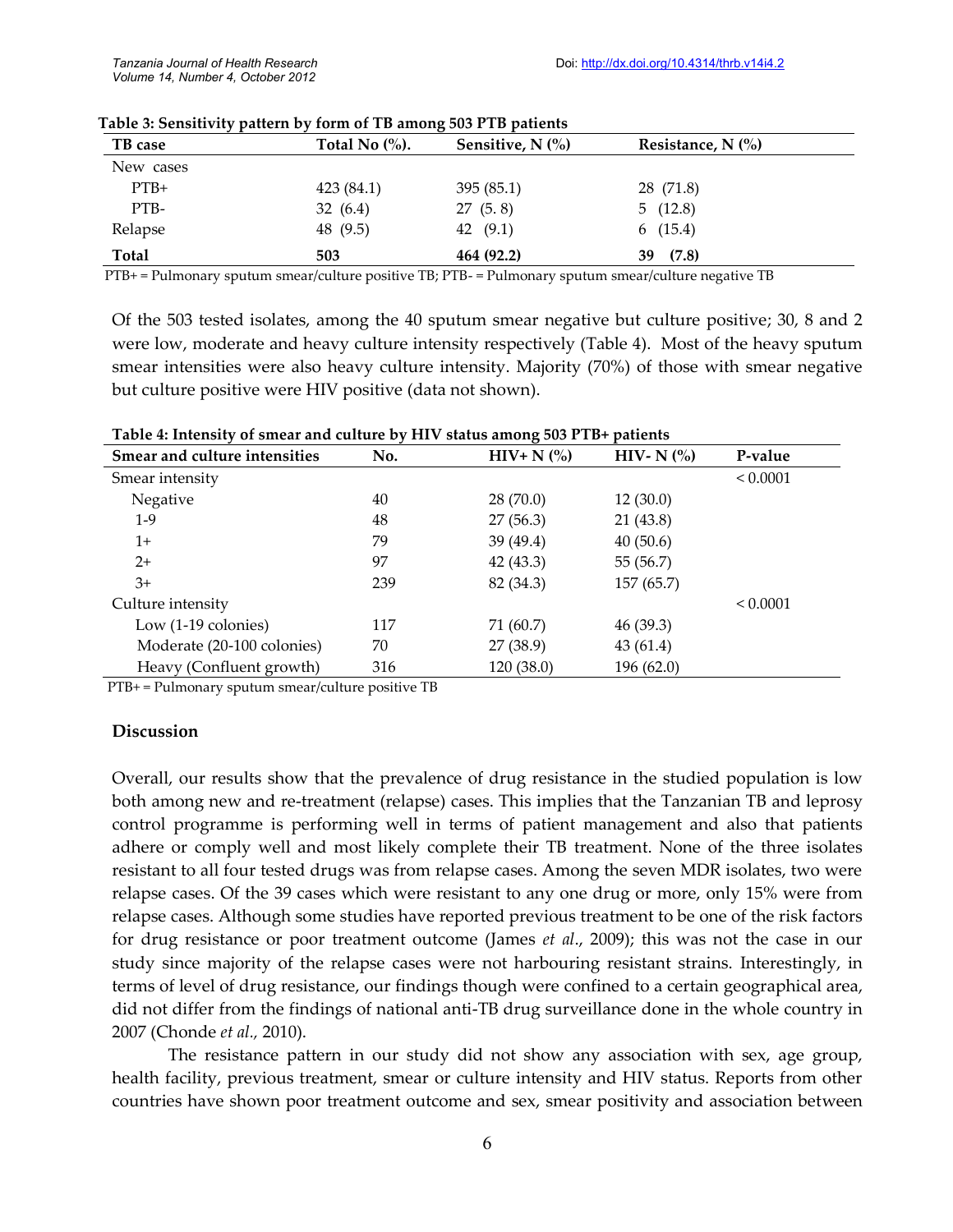TB drug resistance and HIV infection (WHO, 2008). Male sex has been associated with poor treatment outcome (James *et al*., 2009). Though other studies have reported association between age and drug resistance (Su *et al.*, 1997), our study did not show any association between age and drug resistance.

Acquired rifamycin resistance has been associated with HIV infection among TB patients under treatment and anti-TB drug mal-absorption has also been documented in patient cohorts in settings of high HIV prevalence (Wells *et al*., 2007). However, in our study neither primary nor acquired drug resistance was associated with HIV infection. In other words, we did not find any difference in drug resistance profile among HIV positive and HIV negative TB patients. Nevertheless, the epidemiological impact of HIV on the epidemic of drug resistant TB is not well established, and may depend on several factors. For instance, at a voluntary HIV counselling and testing centre in Haiti, HIV-infected patients with TB were 3-fold more likely to have MDR-TB than were those without HIV infection (Joseph *et al.,* 2006). According to WHO report on antituberculosis drug resistance; multi-drug resistant TB (MDR TB) has been shown to be almost twice as common in TB patients living with HIV compared to TB patients without HIV (WHO, 2008). Other studies have also reported HIV to be a risk factor for drug resistance TB (Gordin *et al.*, 1996) and TB resistance to be more frequent among HIV-confected TB patients than those without HIV infection (Haar *et al.,* 2007).

\*\*\*The majority of HIV infected TB patients are likely to be smear negative. They tend to have lower rate of sputum smear positivity (Burman & Jones, 2011**;** El-Sadr & Tsiouris**,** 2003). In line with our study findings, those patients who were HIV infected had significantly low intensity of bacilli both in sputum smears and in culture compared to HIV negative TB patients**.** This is probably due to the fact that TB patients who are HIV-infected tend to harbour fewer bacteria due to less formation of cavities (Candice & Joel, 2011) in the macrophage where the bacteria grow and multiply.

Our study findings show an association between drug resistance TB and BMI. To our surprise those with higher BMI (>18 kg/m2) were more likely to have resistant than those with low BMI. These findings are somehow contradicting other findings in studies where low BMI has been reported to be associated with poor TB treatment outcome and normal or overweight (BMI > 25Kg/m<sup>2</sup> ) to significantly associate with lower risk of active TB than normal weight individuals (BMI, 18.5 -25 kg/m<sup>2</sup> ) (James *et al.,* 2009). Cholesterol –rich diet has also been reported to accelerate bacteriologic sterilization in pulmonary tuberculosis (Masijedi *et al.,* 2008). From nutritional point of view, we believe that nutritional status is one of the important predictive factors of treatment outcome and BMI is one of the indicators of the nutritional and socio-economic status of the individual. The findings in our study whereby those patients with  $BMI > 18$  kg/m<sup>2</sup> were more likely to have drug resistance are unique and need further investigation probably in a larger sample size.

Does the initial intensity of sputum smear or culture predict the sensitivity of the bacilli? In our study neither smear intensity nor culture intensity was associated with drug resistance. Nevertheless, other studies have reported that the initial high smear positivity was associated with drug resistance (James *et al.,* 2009).

In conclusion, despite the increased number of TB cases and the high prevalence of HIV among TB patients in Tanzania, the level of anti-TB drug resistance (both initial and acquired)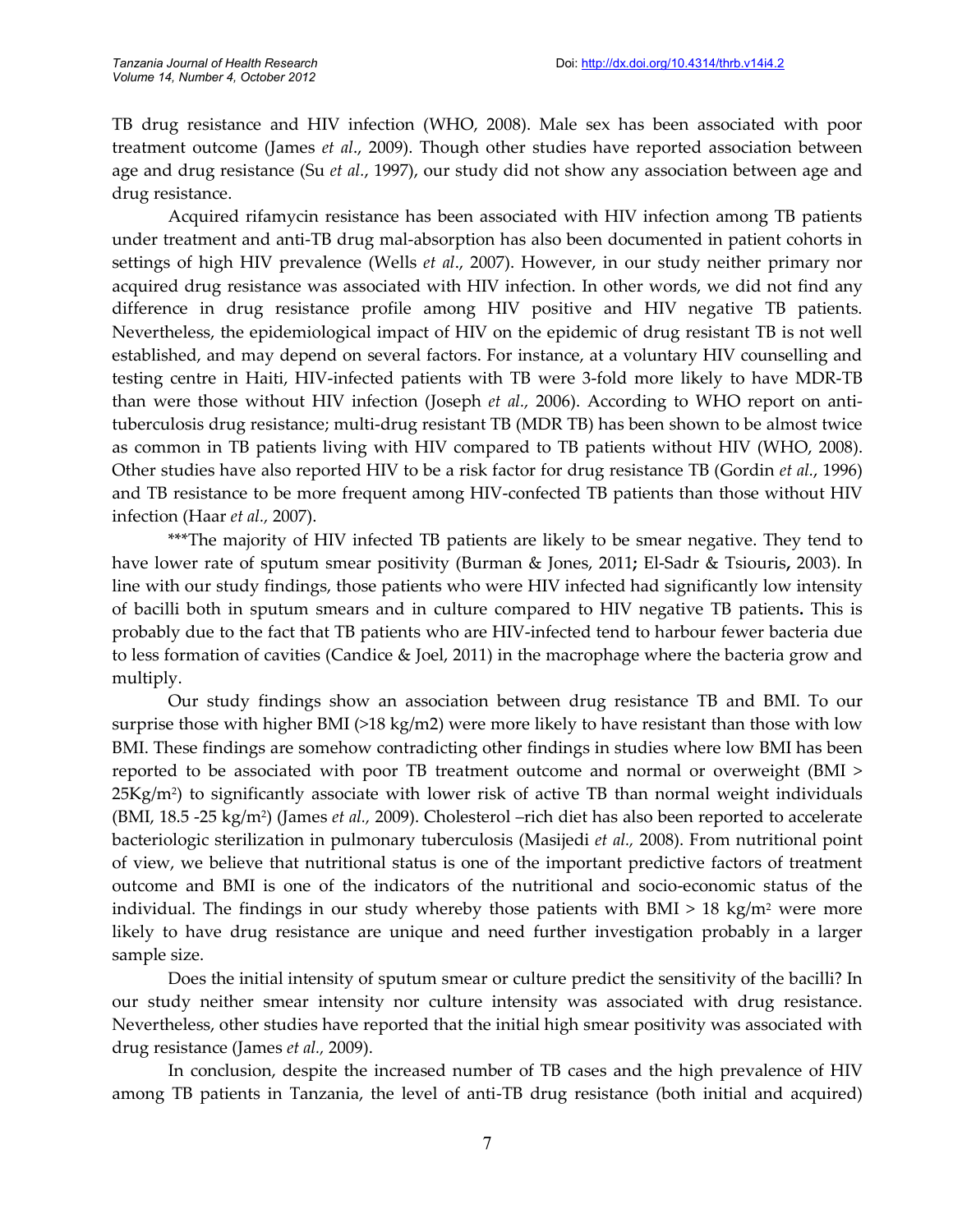continued to remain low after over 20 years of directly observed treatment (DOTS) introduction. However, every effort should be made to maintain the status quo and to prevent the emergence of further resistance. More effort should be focused on limiting transmission of the disease by reducing the infectious cases through improved cure (particularly) of smear positive cases. Taking into consideration that rifampicin is being used throughout the six months of TB treatment; and the treatment is observed at home by a non-medical professional person, drug resistance surveillance in the country should be maintained among both new and re-treatment cases.

#### **Acknowledgements**

The authors would like to thank all the staff of the health facilities and laboratories who were involved in this study, including staff at the Mwanza Research Centre for their invaluable contribution to the success of the study. Thank to the study patients for consenting to participate in the study. The financial support of Danish International Development Assistance, via the Danish Council for Development Research and DBL—Institute for Health Research and Development (Copenhagen, Denmark) is gratefully acknowledged.

## **Conflict of Interest**

The authors have no conflict of interest. Funding source has no influence on the reported findings.

#### **References**

- Burman, W.J. & Jones, B.E. **(**2003) Clinical and radiographic features of HIV-related tuberculosis. *Seminars in Respiratory Infections* 18, 263–271.
- Bwire, R., Borgdorff, M.W., Sticht-Groh, V., Rieder, H.L., Kawuma, H.J. & Bretzel, G**.** (1999) Tuberculosis chemotherapy and sputum conversion among HIV-seropositive and HIVseronegative patients in south-eastern Uganda. *East African Medical Journal* 76, 307–313.
- Candice, K.K. & Joel, D.E. (2011) HIV and Tuberculosis: a deadly human HIV and tuberculosis: a deadly Human. *Clinical Microbiology Reviews* 24, 351-376.
- Chonde, T.M., Basra, D., Mfinanga, S.G., Range, N., Lwilla, F., Shirima, R.P., van Deun, A., Zignol, M., Cobelens, F.G., Egwaga, S.M. & van Leth, F. (2010) National anti-tuberculosis drug resistance study in Tanzania. *International Journal of Tuberculosis and Lung Disease* 4, 967-972.
- El-Sadr, W.M. & Tsiouris, S.J. (2008) HIV-associated tuberculosis: diagnostic and treatment challenges. *Seminars in Respiratory and Critical Care Medicine* 29, 525–531.
- Gordin, F.M., Nelson, E.T., Matts, J.P., Cohn, D.L., Ernst, J., Benator, D., Besch, C.L., Crane, L. R., Sampson, J.H., Bragg, P.S. & El-Sadr, W. (1996) The impact of human immunodeficiency virus infection on drug-resistant tuberculosis. *American Journal of Respiratory and Critical Care Medicine*154, 1478-1483.
- Githui, W., Kitui, F, Juma, E.S., Obwana, D., Mwai, J. & Kwamanga, D. (1993) A comparative study on the reliability of the fluorescence microscopy and Ziehl–Neelsen method in the diagnosis of pulmonary tuberculosis. *East African Medical Journal* 70, 263–266.